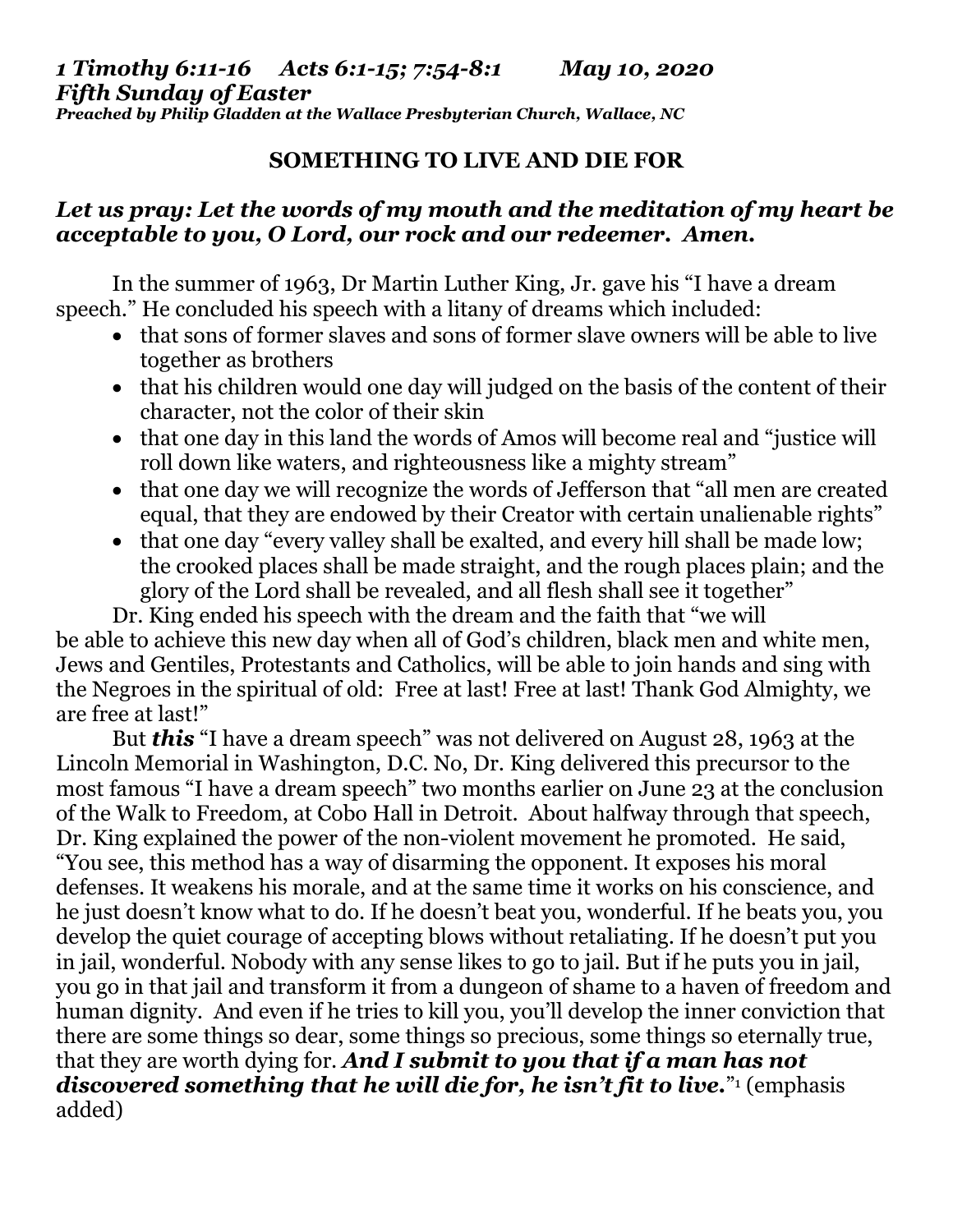In his life, and certainly in his tragic and untimely death less than five years later, Dr. King demonstrated the truth of what he preached that June day in Detroit. He found something to live and die for. In that sense, Dr. King was a martyr.

A martyr is someone "who willingly accepts being put to death for adhering openly to one's religious beliefs." By extension (and not necessarily in a religious sense), a martyr is someone "who sacrifices his or her life, station, or something of great personal value, for the sake of principle or to sustain a cause."

Did you know that our English word "martyr" is derived from the Greek word " $\mu\alpha\rho\tau\nu\rho\epsilon\omega$ " which means "to bear witness, to testify, to be a witness"? Today's Bible story is about Stephen, often called the first Christian martyr. Certainly, Stephen was a martyr because he willingly accepted being put to death for adhering openly to his faith in Jesus Christ. But, before he died, Stephen was a martyr in the sense that he bore witness to and testified to the Righteous One, Jesus Christ, not just in what he said in his speech to the religious leaders, but also in how he lived.

And, so, today I would like for us to consider what it means to be martyrs for Jesus Christ, particularly in how we live day in and day out. I came across a saying that sort of re-words Dr. King's claim "that if a man has not discovered something that he will die for, he isn't fit to live." The saying is, "Find something you would die for and live for it."

It's easy to focus on Stephen's gruesome death by stoning at the end of the story. He surely died as a martyr, whose face was like the face of an angel, who gazed into heaven and saw the glory of God and Jesus, who faithfully prayed for Jesus to receive his spirit and for God to forgive his executioners. But we can't forget how he lived, for he just as surely lived as a martyr and witness to the Righteous One, Jesus Christ. Stephen was:

- chosen by the church to serve people in need in his community
- a man of good standing, full of the Spirit, wisdom, grace, and power
- someone who did great works and signs among the people
- someone who made the good confession of faith in the presence of many witnesses [an aside: how ironic it is that Luke specifically identifies Stephen's opponents as "false witnesses"!]

One of the best ways to understand and interpret the Bible is to read other scriptures that cast light and expand the meaning of the story you are reading. Stephen died as a martyr and witness to Jesus Christ not long after Jesus himself died a martyr's death after he faithfully bore witness to God's power, mercy, and grace. Some twenty years later, the apostle Paul (who, before he met the risen Lord on the Damascus Road, stood by and looked on approvingly as Stephen was stoned to death) found himself in similar circumstances as he languished in prison in Rome. There we believe he "willingly accepted being put to death for adhering openly to his religious beliefs."

As Paul's ministry and his very life drew to a close, he passed along some advice to his ministry companion, Timothy. He told the young man, "Fight the good fight of the faith; take hold of the eternal life to which you were called and for which you made the good confession in the presence of many witnesses." Paul then charges Timothy to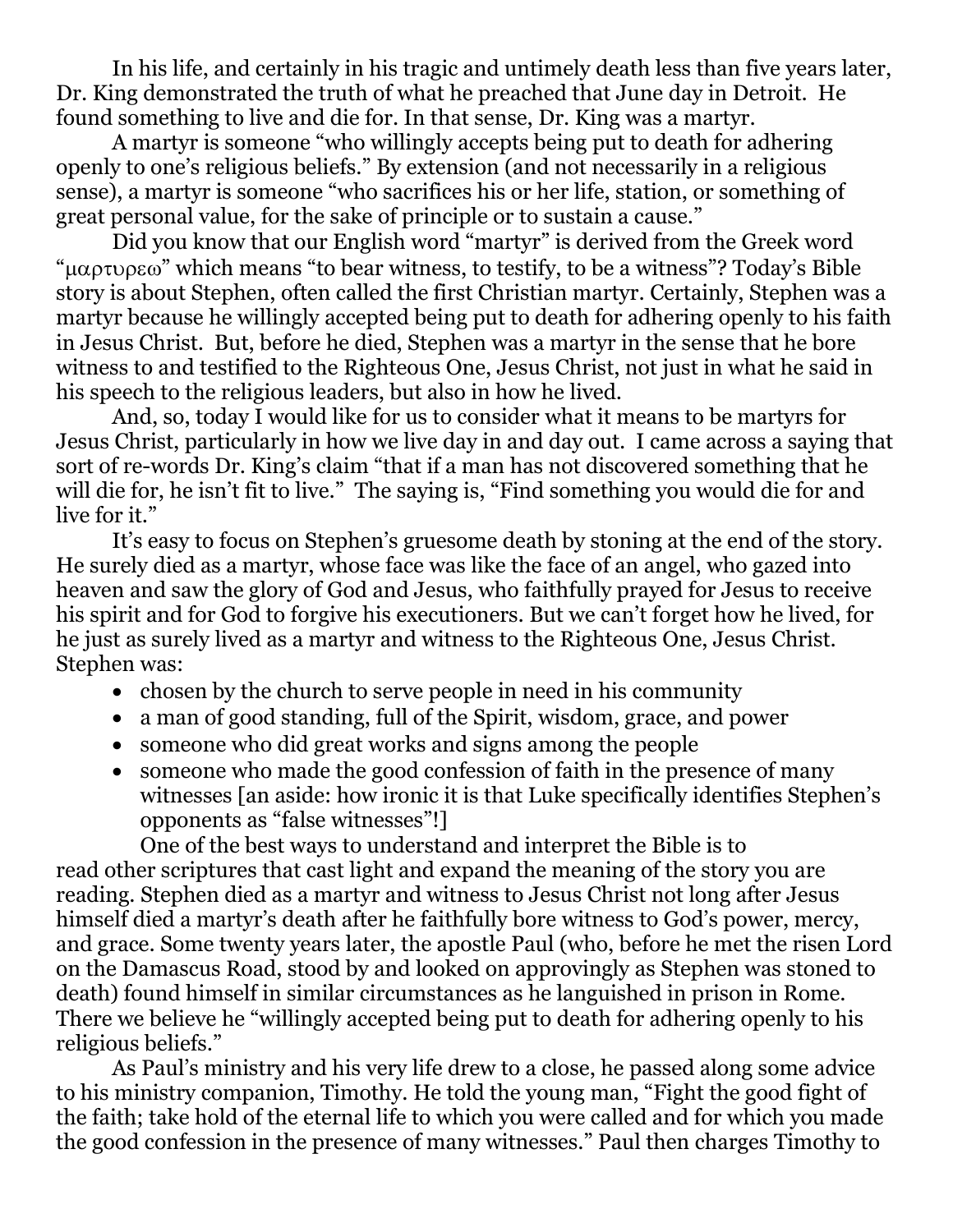keep the commandments of God, "in the presence of Christ Jesus, who in his testimony before Pontius Pilate made the good confession." (1 Timothy 6:12-13) Perhaps you noticed how closely the story of Stephen's ministry, arrest, interrogation, faithfulness, and death followed the story of Jesus. Trust me, that's no coincidence on the author's part . . .

As always, the question we need to ask ourselves as we hear God's Word this day is: What does Stephen's story mean for our lives? Well, one way to answer that question is to take Paul's advice to Timothy to heart as 21st century believers in the Righteous One, people who are called to be witnesses – martyrs, if you will. "Fight the good fight of the faith. Hold fast to the good confession you made in the presence of many witnesses."

It is true that in many places in our world today Christian believers find themselves in the same situation as Stephen – facing death for their witness to Jesus Christ, martyrs in the ultimate sense. But you and I, God willing, may never find ourselves in such circumstances. Does that mean Stephen's story has nothing to say to us? Quite the contrary! Even if we never become martyrs of the faith in the ultimate sense, each of us faces circumstances and situations that, one way or another, ask us to make and hold fast to the good confession of faith in Jesus Christ as Lord.

In other words, since most if not all of us won't *die* because of our faith in Jesus Christ, it's all the more important how we *live* because of our faith in Jesus Christ. In other words, if in Jesus Christ we have found something (or, more correctly, *someone*) we would die for, then let us live for Jesus Christ.

In the Presbyterian Church, we're not too big on "saints," at least not in the sense of religious figures from the past whom we revere and to whom we pray for intercession before God. However, an important part of our Christian faith is what we call the "communion of saints," that great cloud of witnesses (there's that word again!") that surrounds us and encourages us to run with perseverance the race that is set before us, to fight the good fight of the faith, to hold fast to the good confession.

Our *Glory to God* hymnal includes a delightful hymn that is more familiar to Episcopalians, called "I Sing a Song of the Saints of God." It was written in the 1920's by Lesbia Scott, who wrote hymns for her children, many times at their suggestion. She wrote this particular hymn for an All Saints' Day celebration. According to one history of the song, "it stresses that saints not only lived in the distant past but also may live and work today as they carry out the everyday activities of their lives."<sup>2</sup> As I read the words, think about how they might apply to your witness as you carry out your everyday activities. You'll notice the distinct British setting of this hymn. Also, notice how she includes martyrs in the ultimate sense and witnesses in what we might describe as more mundane, ordinary settings.

> *I sing a song of the saints of God, patient and brave and true, who toiled and fought and lived and died for the Lord they loved and knew. And one was a doctor, and one was a queen, and one was a shepherdess on the green: they were all of them saints of God,*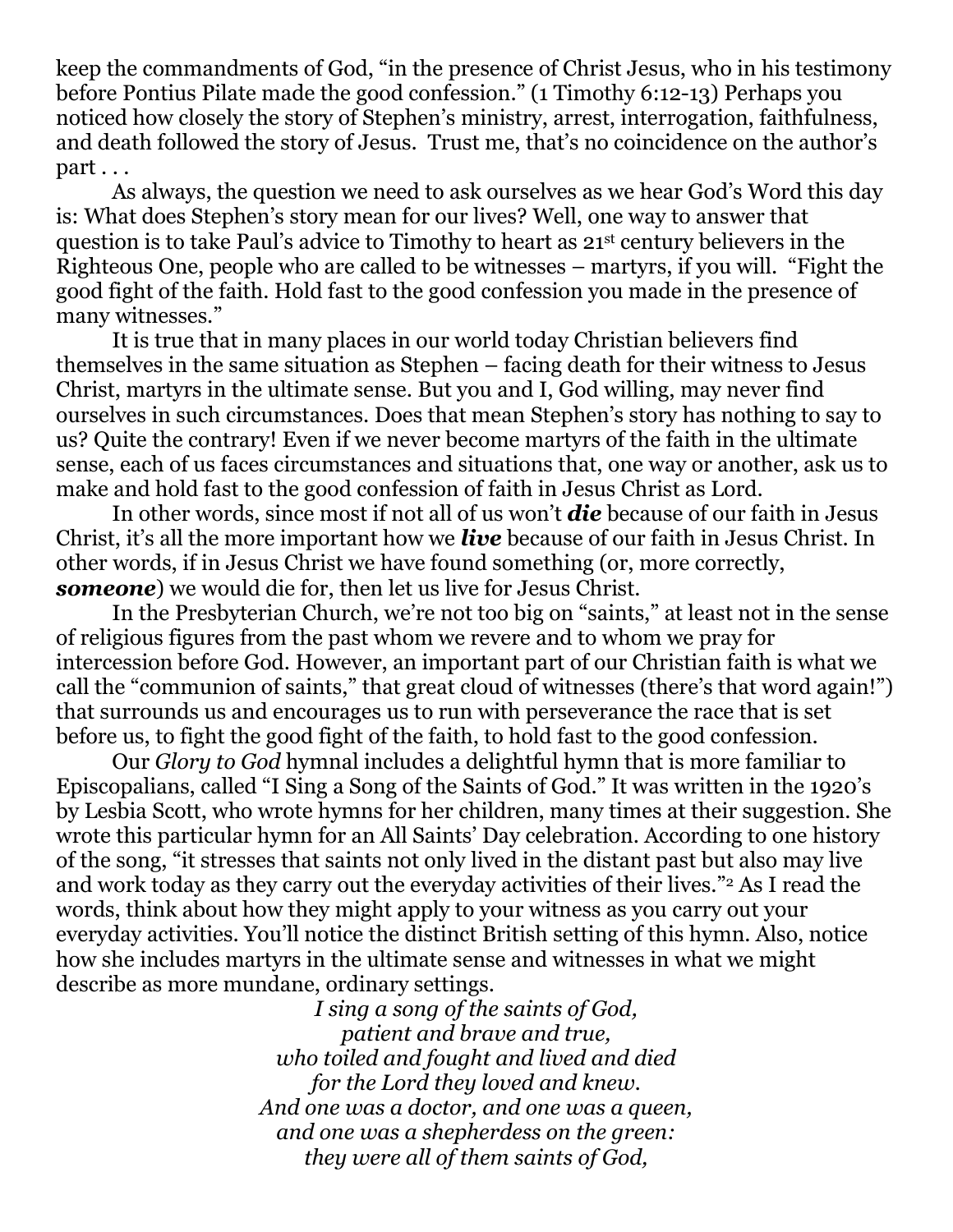*and, I mean, God helping, to be one too.*

*They loved their Lord so dear, so dear, and God's love made them strong; and they followed the right, for Jesus' sake, the whole of their good lives long. And one was a soldier, and one was a priest, and one was slain by a fierce wild beast: and there's not any reason, no, not the least, why I shouldn't be one too.*

*They lived not only in ages past; there are hundreds of thousands still; the world is bright with the joyous saints who love to do Jesus' will. You can meet them in school, or in lanes, or at sea, in church, or in trains, or in shops, or at tea; for the saints of God are just folk like me, and I mean to be one too.*

Throughout my life, I've wondered if I would be willing to make the good confession if it meant being a martyr/witness in the ultimate sense. Because Jesus died for me, I hope and pray I would be able to die for him, if it ever came to that.

More important, though, is if I am willing and able to live for him now, if I have the courage to "follow the right, for Jesus' sake, the whole of my good life long." And I would ask you to consider the same question: If you have made the good confession in Jesus Christ, if you have found in Jesus someone you would die for, are you willing to live for him now?

A prevalent message in this coronavirus pandemic, a message of encouragement and hope and motivation, is "We're all in this together." That is definitely true for those of us who are part of the communion of saints, the body of Christ. And, if we're all in this together as the Wallace Presbyterian Church, let us ask ourselves as a church, "Are we willing to live for Jesus?"

As they say, "Can I get a witness?"

*Let us pray: Good and gracious God, your Son, Jesus Christ, invites all people to follow him and become his disciples. Touch our hearts, enlighten our minds, and stir our spirit. Help us daily to follow him; by living his Word and proclaiming his Good News to those around us. May our faith in you increase,*

*may our hunger for the Gospel intensify, and may our church be strengthened as we learn to love one another as he has loved us. For this we pray, Amen.*